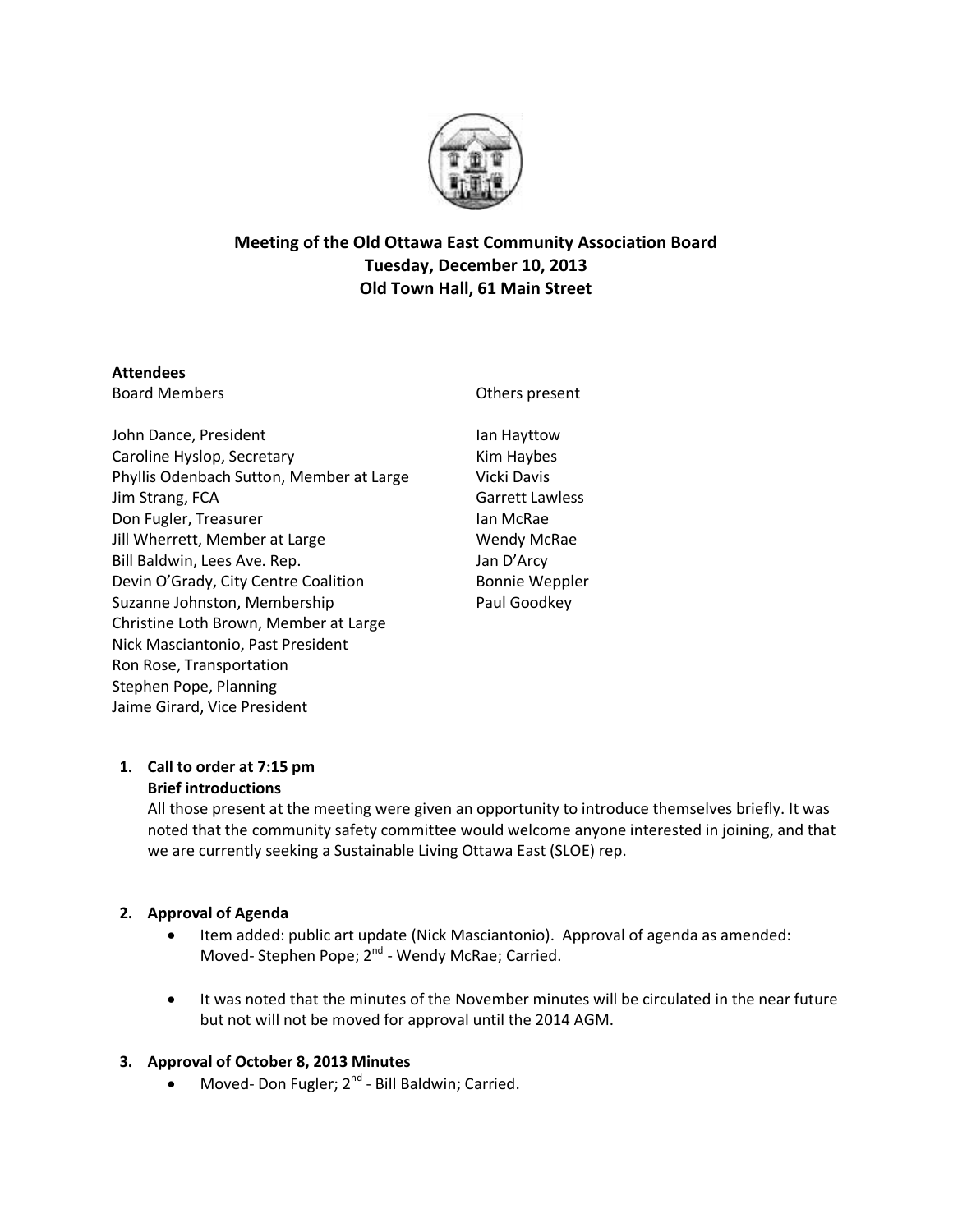### **4. Chair's Report –- John Dance**

A written report was circulated in advance to board members.

- With respect to the AGM, John noted that we need to consider seeking a new venue and that we may want to consider a new format for future meetings. Before next year we may meet with CAG to redesign the structure of the AGM.
- Alta Vista Transportation corridor (AVTC) did not make it into the City's list of "affordable roads", although some City councillors are still advocating for it.
- Note that the Southern end of Elgin Street (by the TD Bank) has been closed to traffic, making the intersection safer for pedestrians.
- John, Ron and Don went to a City planning committee meeting today. The documentation regarding the pitch that was made is up on the website now. John noted that the City's Transit Oriented Development plan (TOD) is incompatible with the AVTC plan, and that TOD means an extra 20,000 people living near Lees Station. Above all, we may at this stage have an opportunity to make some real suggestions, and we may be able to advocate for a new environmental assessment of the AVTC. The previous environmental assessment was approved in 2005, and the situation has changed since then.
- Each board member should identify some major goals that we can discuss at the next meeting. Those suggestions will be shared with the community.
- The Brantwood rink is open! It has never been open so early in the season.

# **5. Treasurer's Report – Don Fugler**

Since the AGM we have had over \$2000 in membership fees, and about \$750 in expenses. It has been a very successful membership drive. It was agreed that we still have work to do to cover more of the neighbourhood to encourage membership.

### **5.5 Rebuilding Lees**

There is a proposal for completing the Lees construction in 2014, the idea being to get it done while the onramp to the 417 is closed. Proposal includes a dedicated bikeway for eastbound cyclists (i.e. on the south side of Lees). Sidewalks will be somewhat wider. Hydro poles will still be there. There were concerns about a bus-stop bump out on Lees near Main on the north side – could be dangerous for cyclists. We need to get the city's plans onto the OECA's website, and we should seek clarity about what the bump outs are.

### 6. **Public art**

Nick Masciantonio reported that the city must spend 1% of the Main Street project budget on public art. There is a program that will be established for about \$ 230,000 for a public art piece or pieces for Main Street. The city is currently preparing a call to artists, and the submission deadline will be at the end of March. By June there will be a shortlist and the community will have the opportunity to review. By September of 2014, the art should be approved in time for the RFP for the construction of the renewed Main Street to go out. There are various different forms that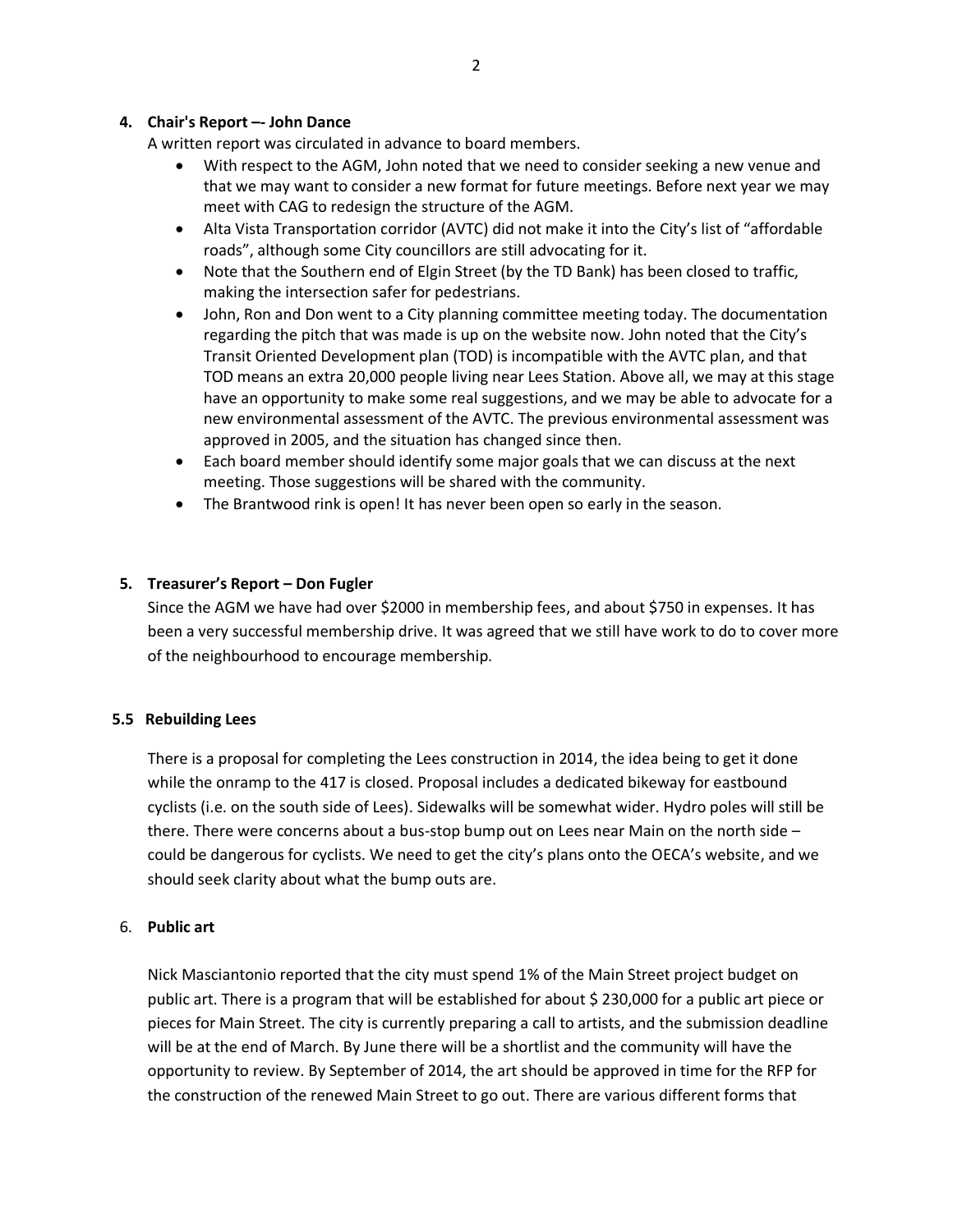public art might take, such as sculptures; each community is different. One suggestion is "gateway" ideas. A "parkette" (a small park) will be created at Riverside and Main and that could be a spot for public art. Adding art to the sidewalk might not be the best or most safe use of space on Main Street. Ultimately the City makes the choice on the public art – there is a committee that will include a community representative. We do not know yet how the small park at Main and Riverside will be planted, how it will be laid out. Nick will provide regular updates.

### **7. Committee Reports**

### **7.1 Planning – Stephen Pope**

The planning committee is very busy and has recently picked up two new volunteers. Various developments are being considered for certain properties in the neighbourhood. These include 99 Concord North, 129 Main Street, Verla's Court and the Portuguese church site at the north end of Main Street. The developer that is looking at the Portuguese church site is Uniform; they are expected to come to the community to ask for exceptions in height, which we are not likely in favour of. There will be discussions and negotiations about the zoning.

**Motion: that the developer, Uniform, be invited to present at the January meeting of OECA.** Moved: Stephen Pope, 2<sup>nd</sup> Jim Strang; Debate ensued thereon. **Motion carried.** 

Note that Greenfield and Concord will go to Planning Committee in January. There will be changes to development criteria for that site – but it is not rezoning.

### **7.2 SLOE – TBC**

Nothing to report. With respect to the Deep Green project, note that engineering students made final presentations.

### **7.3 Transportation – Ron Rose**

Discussion of the widening of the 417. The Lees avenue overpass will be closed for 10-12 weeks sometime next summer. The Lees avenue construction will take place in 2014. The Lees avenue offramp from the 417 will stay open.

Clegg - Fifth Avenue bridge is put off until 2020 at the earliest. No news on that.

There is a Lansdowne traffic advisory committee (LTAC). Ron represents Old Ottawa East on LTAC. The committee is examining the impact on the communities of the development at Lansdowne. Ron will be making further reports.

### **7.4 City Centre Coalition - Devin O'Grady**

Devin was not able to attend the last city centre coalition meeting but he has their summary notes. In 2014, the focus will be on complete street policies moving to complete street implementation. There was a newly announced downtown tunnel study and the city is moving toward an interprovincial transit strategy. Changes to bus routes will need to be coordinated during LRT construction.